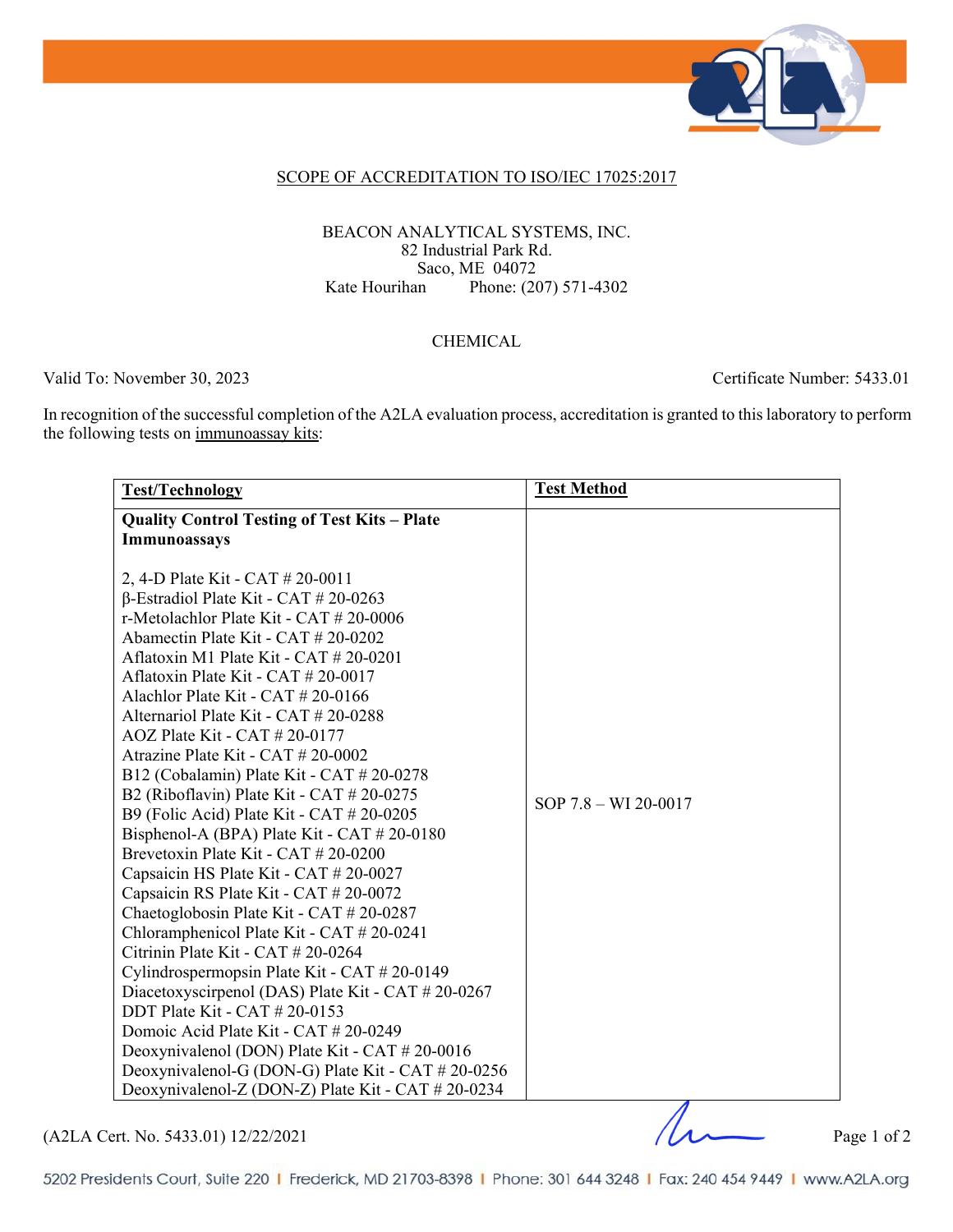| <b>Test/Technology</b>                                                                                                                                                                                                                                                                                                                                                                                                                                                                                                                                                                                                                                                                                                                                                                                                                                                                                                                                                                                                                                                                                                                                                                                                                                | <b>Test Method</b>       |
|-------------------------------------------------------------------------------------------------------------------------------------------------------------------------------------------------------------------------------------------------------------------------------------------------------------------------------------------------------------------------------------------------------------------------------------------------------------------------------------------------------------------------------------------------------------------------------------------------------------------------------------------------------------------------------------------------------------------------------------------------------------------------------------------------------------------------------------------------------------------------------------------------------------------------------------------------------------------------------------------------------------------------------------------------------------------------------------------------------------------------------------------------------------------------------------------------------------------------------------------------------|--------------------------|
| (Plate Immunoassays, cont'd)<br>Estrone Plate Kit - CAT $\#$ 20-0216<br>Florfenicol Plate Kit - CAT # 20-0188<br>Flumequine Plate Kit - CAT # 20-0189<br>Fluoroquinolones Plate Kit - CAT # 20-0152<br>Fumonisin Plate Kit - CAT # 20-0018<br>Indole-3-Butyric Acid Plate Kit - CAT # 20-0236<br>Invertase Plate Kit - CAT # 20-0238<br>Ivermectin HS Plate Kit - CAT # 20-0272<br>Ivermectin RS Plate Kit - CAT # 20-0224<br>Melamine Plate Kit - CAT # 20-0158<br>Methoprene Plate Kit - CAT # 20-0280<br>Microcystin Plate Kit - CAT # 20-0068<br>Microcystin-BX Plate Kit - CAT # 20-0300<br>Microcystin-N Plate Kit - CAT # 20-0068-N<br>Monoclonal Atrazine Plate Kit - CAT # 20-0156<br>Neo Plate Kit - CAT # 20-0194<br>Nodularin Plate Kit - CAT # 20-0199<br>Okadaic Acid Plate Kit - CAT # 20-0184<br>PBDE Plate Kit - CAT # 20-0190<br>Progesterone Plate Kit - CAT # 20-0242<br>Saxitoxin Plate Kit - CAT # 20-0173<br>Streptomycin Plate Kit - CAT # 20-0141<br>T-2 Toxin Plate Kit - CAT # 20-0020<br>T-2/HT-2 Toxin Plate Kit - CAT $\#$ 20-0218<br>Tetracycline Plate Kit - CAT # 20-0143<br>Tylosin Plate Kit - CAT # 20-0178<br>Zeatin Riboside Plate Kit - CAT # 20-0237<br>Zearalenone Plate Kit (ZON) Plate Kit - CAT # 20-0019 | SOP $7.8 - W1 20 - 0017$ |
| <b>Quality Control Testing of Test Kits - Tube</b><br>Immunoassays<br>2, 4-D Tube Kit - CAT # 20-0010<br>r-Metolachlor Tube Kit - CAT $# 20-0005$<br>Aflatoxin Tube Kit - CAT # 20-0099<br>Atrazine 40 Tube Kit - CAT $\#$ 20-0001<br>Atrazine 100 Tube Kit - CAT $\#$ 20-0117<br>Diamino Atrazine Tube Kit - CAT # 20-0164<br>Ivermectin Tube Kit - CAT # 20-0285<br>Microcystin Tube Kit - CAT # 20-0098<br>Quantox Aflatoxin Tube Kit - CAT # 20-0230<br>Toxaphene Tube Kit - CAT # 20-0148<br>Zearalenone (ZON) Tube Kit - CAT # 20-0119                                                                                                                                                                                                                                                                                                                                                                                                                                                                                                                                                                                                                                                                                                          | $SOP$ 7.8 – WI 20-0300   |

 $(A2LA$  Cert. No. 5433.01) 12/22/2021 Page 2 of 2